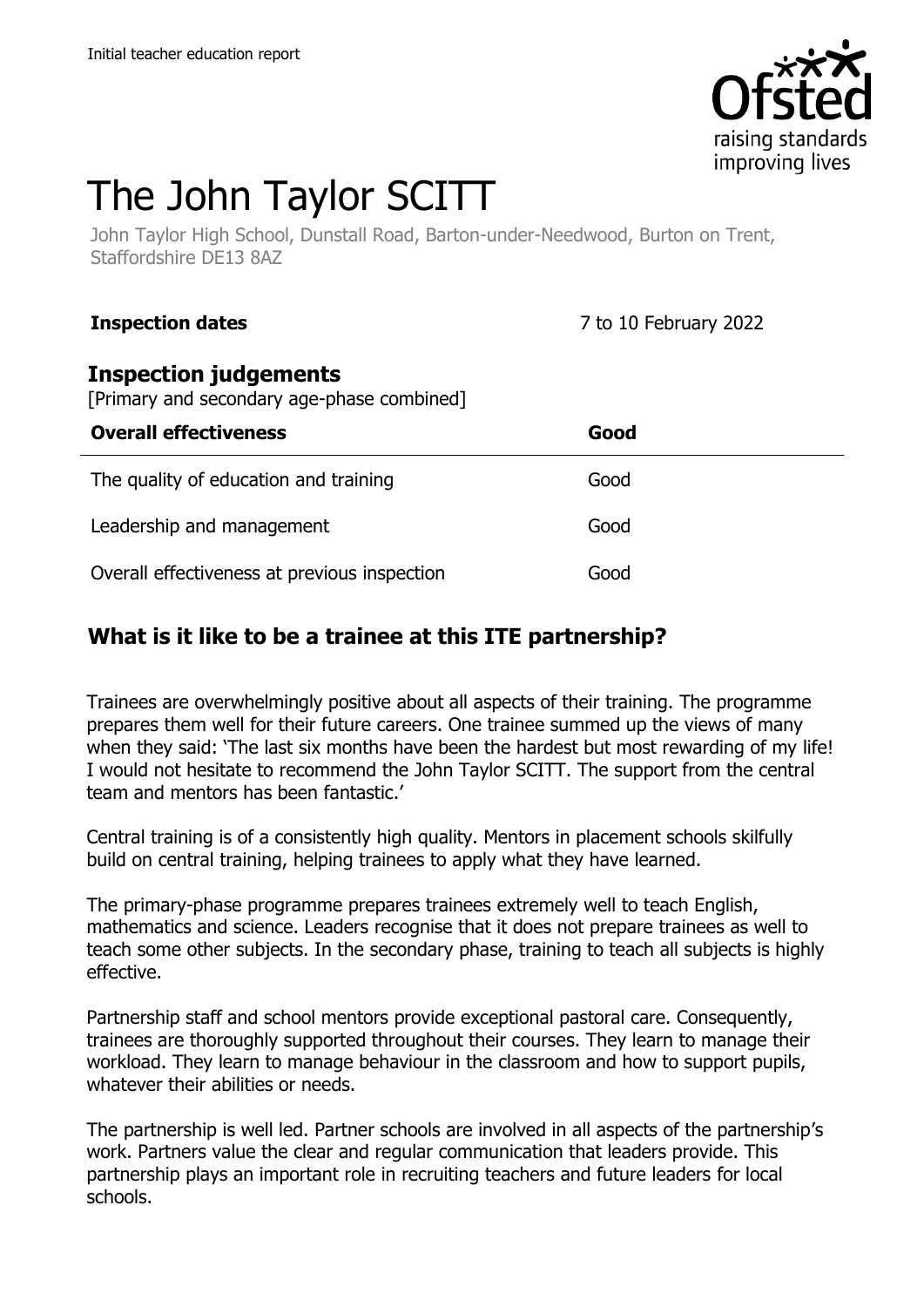

## **Information about this ITE partnership**

- The secondary phase of the partnership has been operating since September 2015. The primary phase was added in September 2018.
- There are 51 trainees training this academic year. There are 33 trainees in the secondary phase and 18 in the primary phase.
- This school-centred initial teacher training provider (SCITT) has 63 partner schools. Partner schools comprise 42 primary schools, 17 secondary schools and four special schools. There are 38 schools that have placed at least one trainee during this academic year.
- The Ofsted inspection judgements of the partner schools that have placed trainees this year range from outstanding to requires improvement.
- The partnership provides for trainees from both School Direct and provider-led routes. All trainees who complete their programme achieve a postgraduate certificate in education (PGCE). Primary-phase trainees qualify to teach ages five to 11. Secondaryphase trainees qualify to teach ages 11 to 16.

#### **Information about this inspection**

- The inspection was carried out by three of Her Majesty's Inspectors.
- Inspectors met with the SCITT director, the leaders of the primary and secondary phases, the SCITT coordinator, members of the executive board, professional mentors and separate groups of secondary subject mentors and primary early career teachers (ECTs).
- Inspectors visited six secondary schools and five primary schools. On these visits, they visited trainees' lessons, observed mentor feedback and held discussions with headteachers, professional tutors, mentors, trainees and ECTs.
- Inspectors conducted focused reviews in early reading, mathematics and humanities in the primary phase, and English, mathematics and history in the secondary phase.
- Inspectors spoke to 27 trainees and 18 ECTs.
- Inspectors considered responses to the trainee and staff online questionnaires.
- Inspectors scrutinised a wide range of documents, including curriculum plans, partnership policies, self-evaluation documents and development plans.

#### **What does the ITE partnership do well and what does it need to do better?**

Partnership leaders have carefully reviewed both the primary- and the secondary-phase training programmes over recent years. They have ensured that all aspects of the core content framework are included and covered thoroughly. They have skilfully integrated content taught centrally with training delivered in placement schools. In both phases, the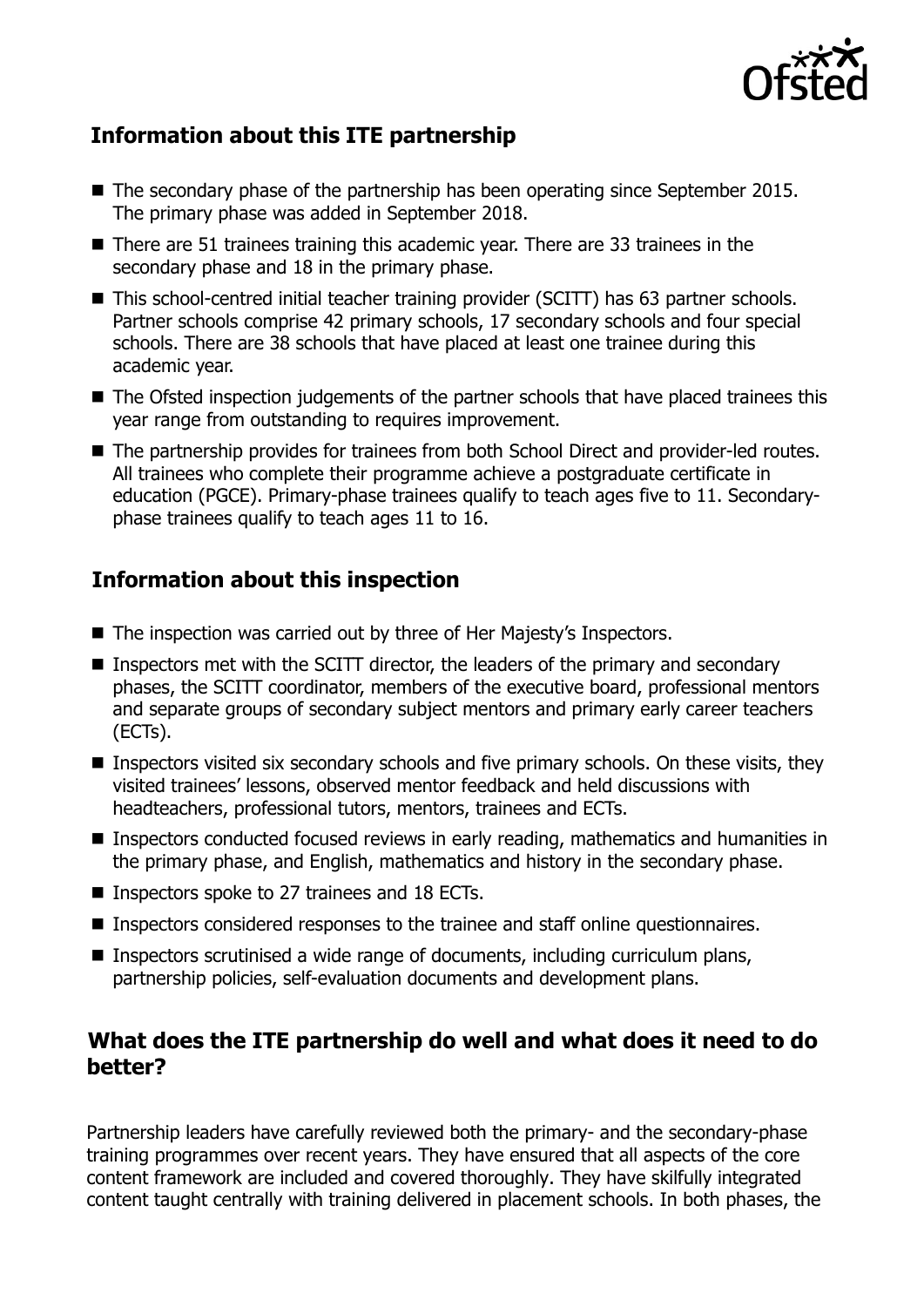

initial teacher education (ITE) curriculum is ambitious, coherent and well sequenced. It prepares trainees well for their future careers.

Trainees are very well prepared to teach pupils with special educational needs and/or disabilities (SEND). Learning about meeting the needs of pupils with SEND is woven throughout the course. For example, all trainees undertake a placement in a special school. Parents and carers of pupils with SEND speak with trainees and explain the difference a teachers can make to their child's life.

Some aspects of the Equality Act 2010 (the Act) are covered well in the curriculum. For example, trainees learn in detail about sexuality and gender issues during their training. However, other aspects are not covered explicitly enough. Trainees do not learn enough about the full range of protected characteristics. They do not acquire a secure understanding of schools' responsibilities under the Act.

The primary-phase programme has several strengths. Trainees quickly gain confidence in teaching reading and mathematics and the basics of classroom practice. For example, they are well prepared to teach early reading using systematic synthetic phonics. Leaders recognise that trainees are less well prepared to teach the foundation subjects, including history, geography, and art and design technology. They have put plans in place to address this issue, including recruiting new staff to lead these subjects. However, these plans will not be fully in place until September 2022.

The secondary-phase programme is consistently strong. The ITE curriculum prepares all trainees thoroughly in their subject. Trainees learn about their subject's academic traditions. They learn to select the teaching methods that will best help pupils to learn in their subject.

Leaders have put in place a highly effective SCITT assessment framework. This helps trainees to understand their strengths and those areas where more work is needed. It supports mentors and trainees in agreeing clear, helpful targets. It helps to ensure that final assessments against the teachers' standards are accurate, along with several other sources of evidence.

Partnership leaders are relentless in their focus on improvement. They routinely seek the views of partners and trainees. They quality assure all training, including subject sessions and mentoring in schools. Consequently, leaders know the partnership's strengths and areas for development. Improvement planning is detailed and clear. The partnership's executive board provides detailed scrutiny of the partnership's work. Strategic leadership is strong.

#### **What does the ITE partnership need to do to improve the primary and secondary combined phase?**

#### **(Information for the partnership and appropriate authority)**

■ Training in the primary phase is weaker in the foundation subjects. It does not prepare trainees to teach all subjects equally effectively. Leaders have recognised this fact and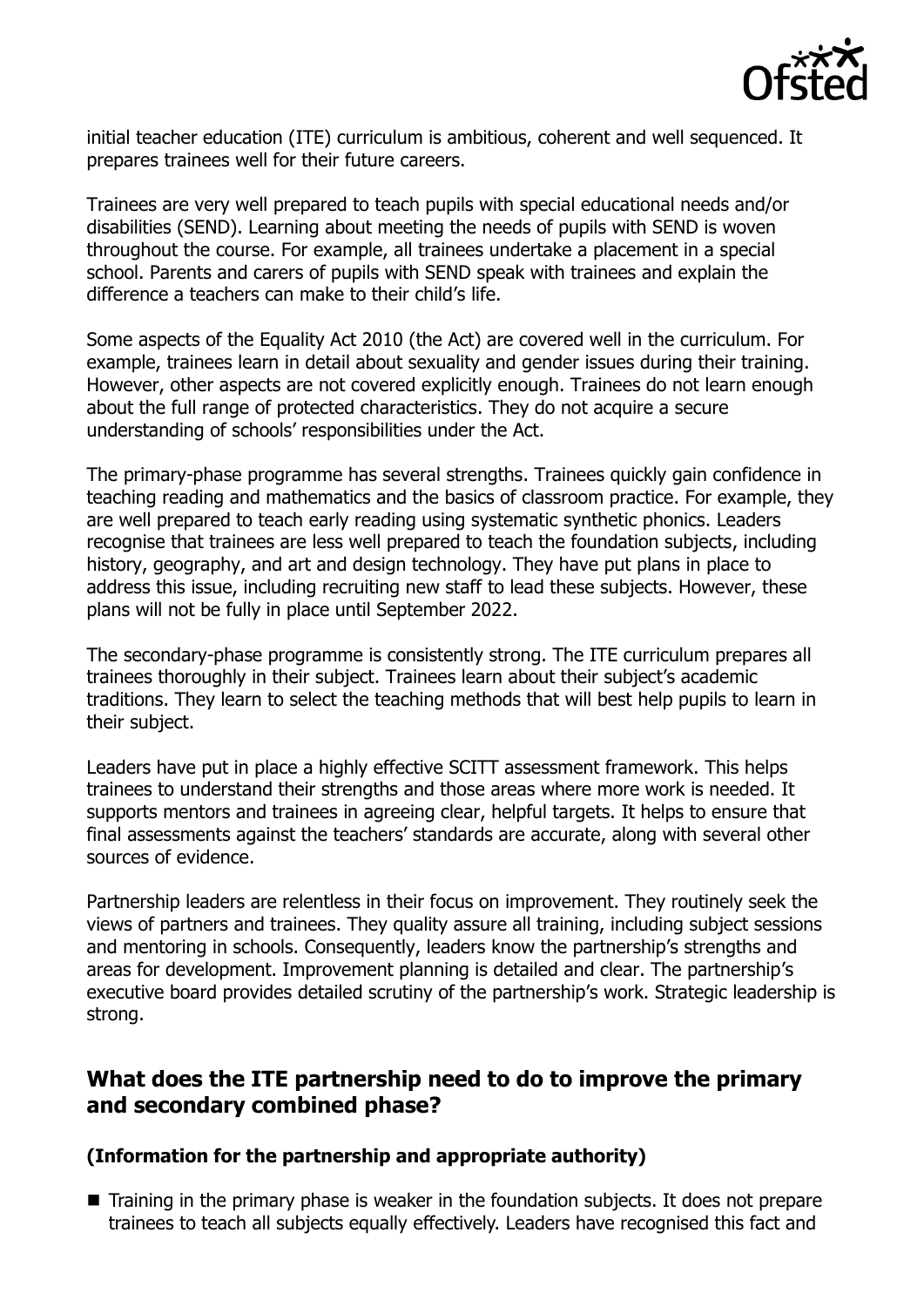

have appropriate plans in place to strengthen training in these subjects. Leaders should implement and then evaluate their plans to strengthen trainees' preparedness to teach the foundation subjects.

■ Training does not provide trainees with a secure understanding of the Equality Act 2010 and how it applies to schools. At the end of their training, trainees are not sufficiently aware of how the law protects people with any protected characteristic and schools' duty to promote equality. Leaders should ensure that training provides trainees with a comprehensive understanding of the Equality Act 2010 and its application to schools.

#### **Does the ITE partnership comply with the ITE compliance criteria?**

■ The partnership meets the Department for Education statutory compliance criteria.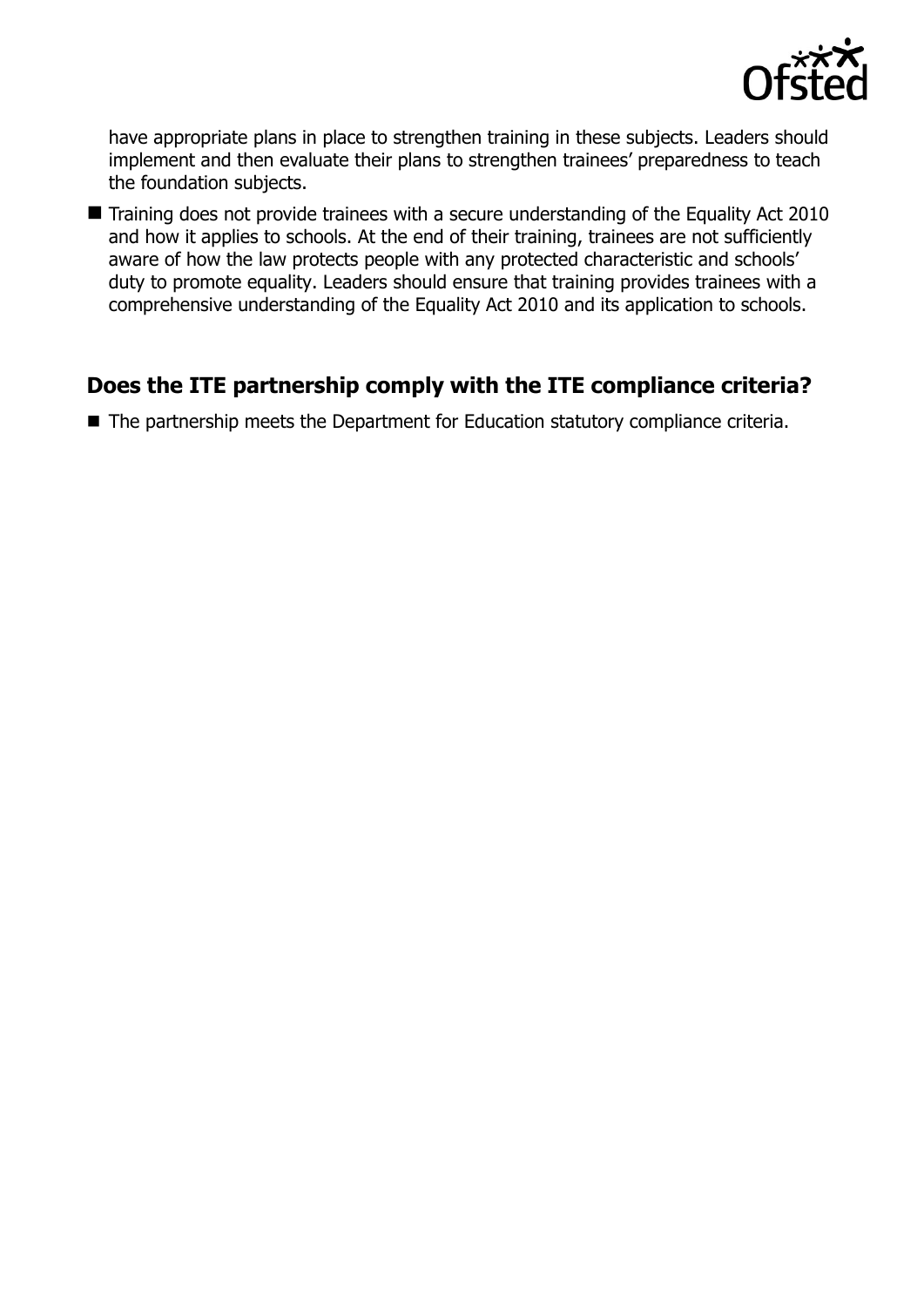

# **ITE partnership details**

| Unique reference number  | 70325    |
|--------------------------|----------|
| <b>Inspection number</b> | 10219603 |

This inspection was carried out by Her Majesty's Inspectors (HMI) in accordance with the 'Initial teacher education inspection framework and handbook'.

This framework and handbook set out the statutory basis and framework for ITE inspections in England from September 2020.

| <b>Type of ITE partnership</b> | School-centred initial teacher training |  |  |
|--------------------------------|-----------------------------------------|--|--|
| <b>Phases provided</b>         | Primary<br>Secondary                    |  |  |
| Date of previous inspection    | 2 to 4 October 2017                     |  |  |
| <b>Inspection team</b>         |                                         |  |  |
| Alun Williams, Lead inspector  | Her Majesty's Inspector                 |  |  |
| Heather Phillips               | Her Majesty's Inspector                 |  |  |
| <b>Mark Howes</b>              | Her Majesty's Inspector                 |  |  |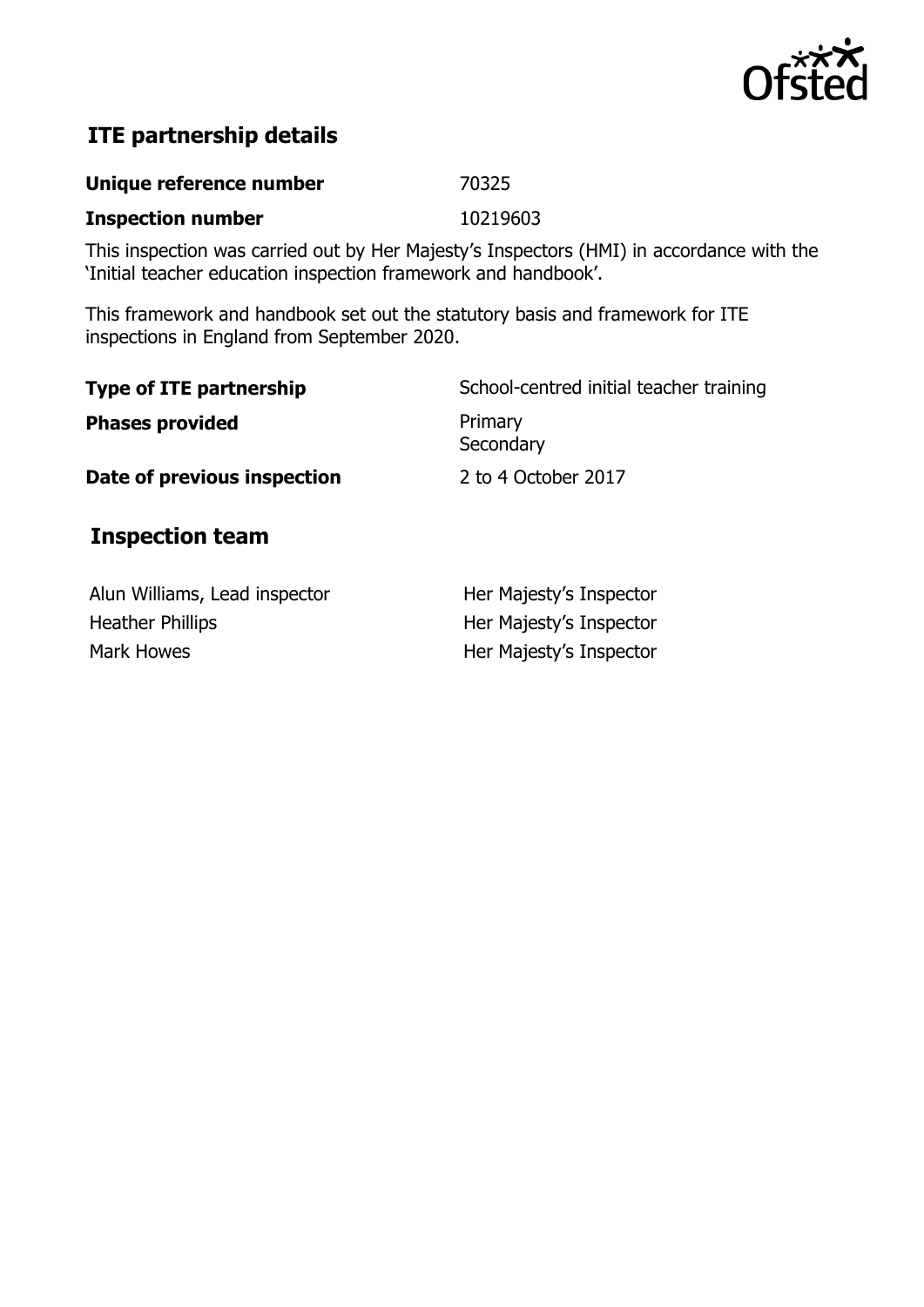

# **Annex: Partnership settings, schools and colleges**

| <b>Name</b>                                                      | <b>URN</b> | <b>ITE</b> phase | <b>Date</b><br>joined | <b>Current</b><br><b>Ofsted</b><br>grade |
|------------------------------------------------------------------|------------|------------------|-----------------------|------------------------------------------|
| Abbot Beyne School                                               | 124449     | Secondary        | September<br>2013     | Good                                     |
| John Taylor Free School                                          | 145889     | Secondary        | September<br>2018     | Not yet<br>inspected                     |
| John Taylor High School                                          | 136323     | Secondary        | September<br>2013     | Outstanding                              |
| Kingsmead School                                                 | 142313     | Secondary        | September<br>2015     | Good                                     |
| The Pingle Academy                                               | 144069     | Secondary        | September<br>2016     | Good                                     |
| The Friary School                                                | 146907     | Secondary        | September<br>2016     | Not yet<br>inspected                     |
| Church Gresley Infant and Nursery<br>School                      | 147398     | Primary          | September<br>2018     | Not yet<br>inspected                     |
| <b>Rykneld Primary School</b>                                    | 145218     | Primary          | September<br>2018     | Not yet<br>inspected                     |
| The Violet Way Academy                                           | 136762     | Primary          | September<br>2019     | Outstanding                              |
| William Shrewsbury Primary School                                | 145097     | Primary          | September<br>2018     | Not yet<br>inspected                     |
| All Saints Church of England<br><b>Controlled Primary School</b> | 124231     | Primary          | September<br>2018     | <b>Requires</b><br>improvement           |

Inspectors contacted trainees and staff at the following schools, as part of this inspection: